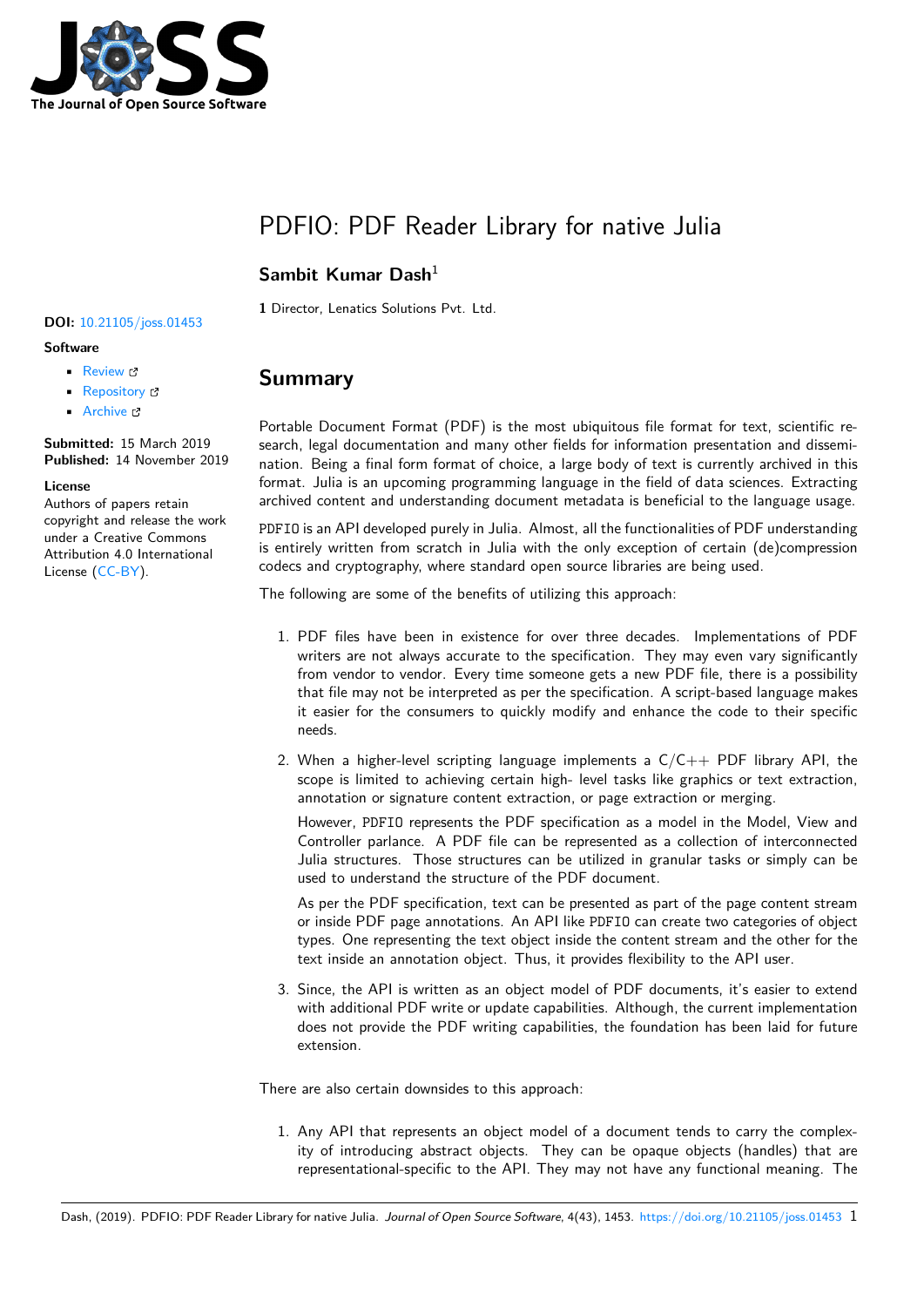

methods are granular and may not complete one use-level task. The amount of code needed to complete a user-level task can be substantially higher.

A comparative presentation of such approach can be seen in the illustration given below. A text extraction task that can be one simple method invocation in a competing library like Taro, can involve more number of steps in PDFIO. For example, in PDFIO the following steps have to be carried out:

- a. Open the PDF document and obtain the document handle.
- b. Query the document handle for all the pages in the document.
- c. Iterate the pages and obtain page object handles for each of the pages.
- d. Extract the text from the page objects and write to a file IO.
- e. Close the document ensuring all the document resources are reclaimed.
- 2. The API user may need to refer to the PDF specification (PDF-32000-1:2008)(Adobe Systems Inc., 2008) for semantic understanding of PDF files in accomplishing some of the tasks. For example, the workflow of PDF text extraction above is a natural extension from how text is represented in a PDF file as per the specification. A PDF file is composed of pages and text is represented inside each page content object. The object model of PDFIO is a Julia language representation of the PDF specification.

### **Illustration**

The popular package Taro. j1(Avik Sen, 2013) that utilizes Java based Apache Tika, Apache POI and Apache FOP libraries for reading PDF and other file types may need the following code to extract text and other metadata from the document.

```
using Taro
Taro.init()
meta, txtdata = Taro.extract("sample.pdf");
```
The same functionality with PDFIO may look like the code below:

```
function getPDFText(src, out)
    doc = pdDocOpen(src)
    docinfo = pdDocGetInfo(doc)
    open(out, "w") do io
        npage = pdDocGetPageCount(doc)
        for i=1:npage
            page = pdDocGetPage(doc, i)
            pdPageExtractText(io, page)
        end
    end
    pdDocClose(doc)
    return docinfo
end
```
While PDFIO requires a larger number of lines of code, it provides a more granular set of APIs for understanding the PDF document structure.